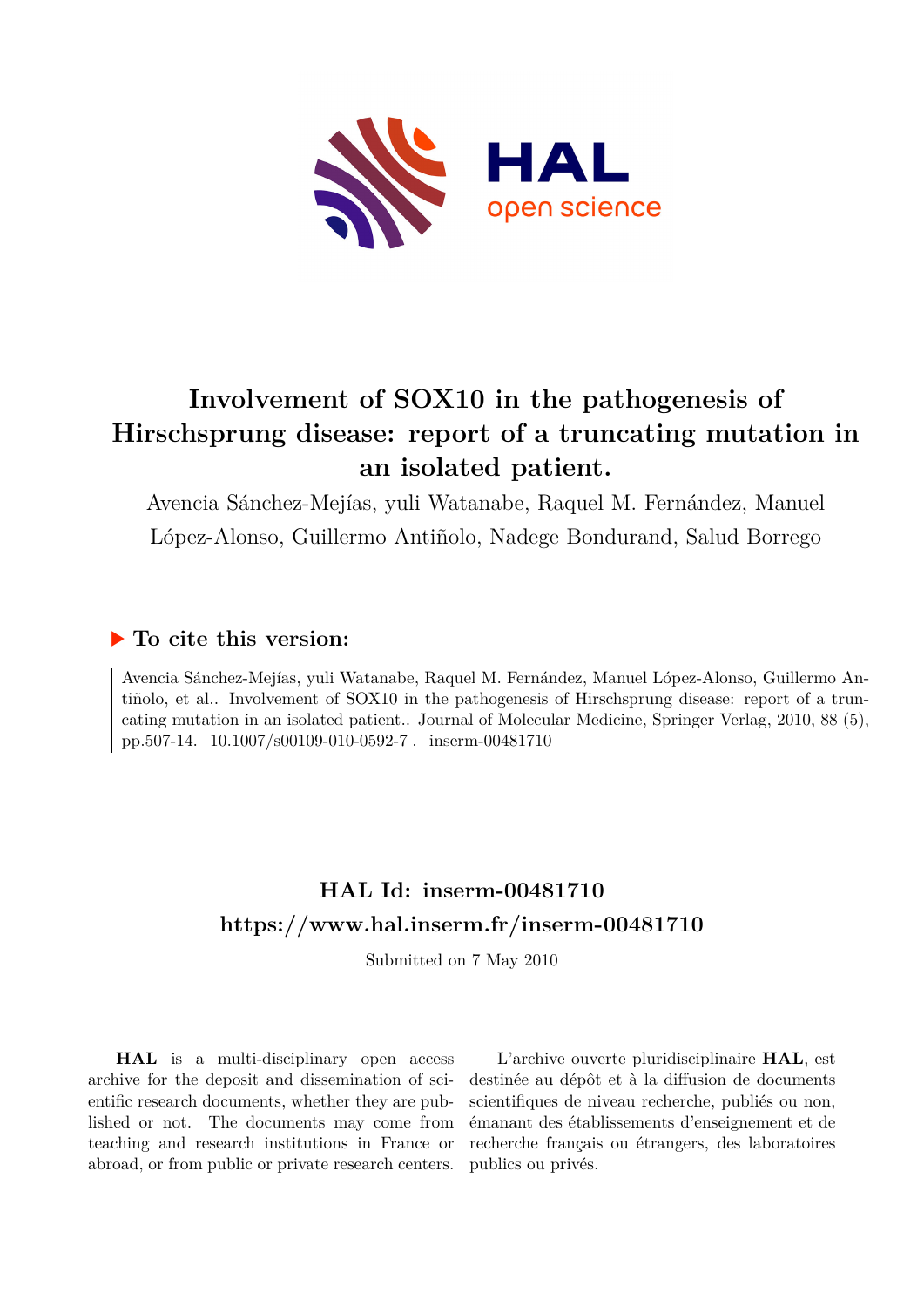# **TITLE PAGE**

**Title: Involvement of** *SOX10* **in the pathogenesis of Hirschsprung disease: report of a truncating mutation in an isolated patient.** 

Authors: Avencia Sánchez-Mejías<sup>1,2</sup>, Yuli Watanabe<sup>3,4</sup>, Raquel M Fernández<sup>1,2</sup>, **Manuel López-Alonso2,5, Guillermo Antiñolo1,2 , Nadege Bondurand3,4 and Salud Borrego1,2 .**

# **Author institutional affiliations:**

<sup>1</sup>Unidad de Gestión Clínica de Genética, Reproducción y Medicina Fetal. Hospital Universitario Virgen del Rocío, Seville, Spain. <sup>2</sup>Centro de Investigación Biomédica en Red de Enfermedades Raras (CIBERER), Seville, Spain. <sup>3</sup>INSERM, Unité U955, Créteil, France. <sup>4</sup>Université Paris 12, Faculté de médecine, Créteil, France. <sup>5</sup>Unidad de Gestión Clínica de Cirugía Infantil. Hospital Universitario Virgen del Rocío, Seville, Spain.

# **Contact:**

Salud Borrego, MD, PhD

Unidad de Gestión Clínica de Genética, Reproducción y Medicina Fetal. Hospital Universitario Virgen del Rocío, Avda. Manuel Siurot s/n, 41013 Seville, Spain.

Voice: +34 955012780; Fax: +34 955013473

e-mail: [salud.borrego.sspa@juntadeandalucia.es](mailto:salud.borrego.sspa@juntadeandalucia.es)

**Word count Abstrat:** 177. **Word count Manuscript:** 2922.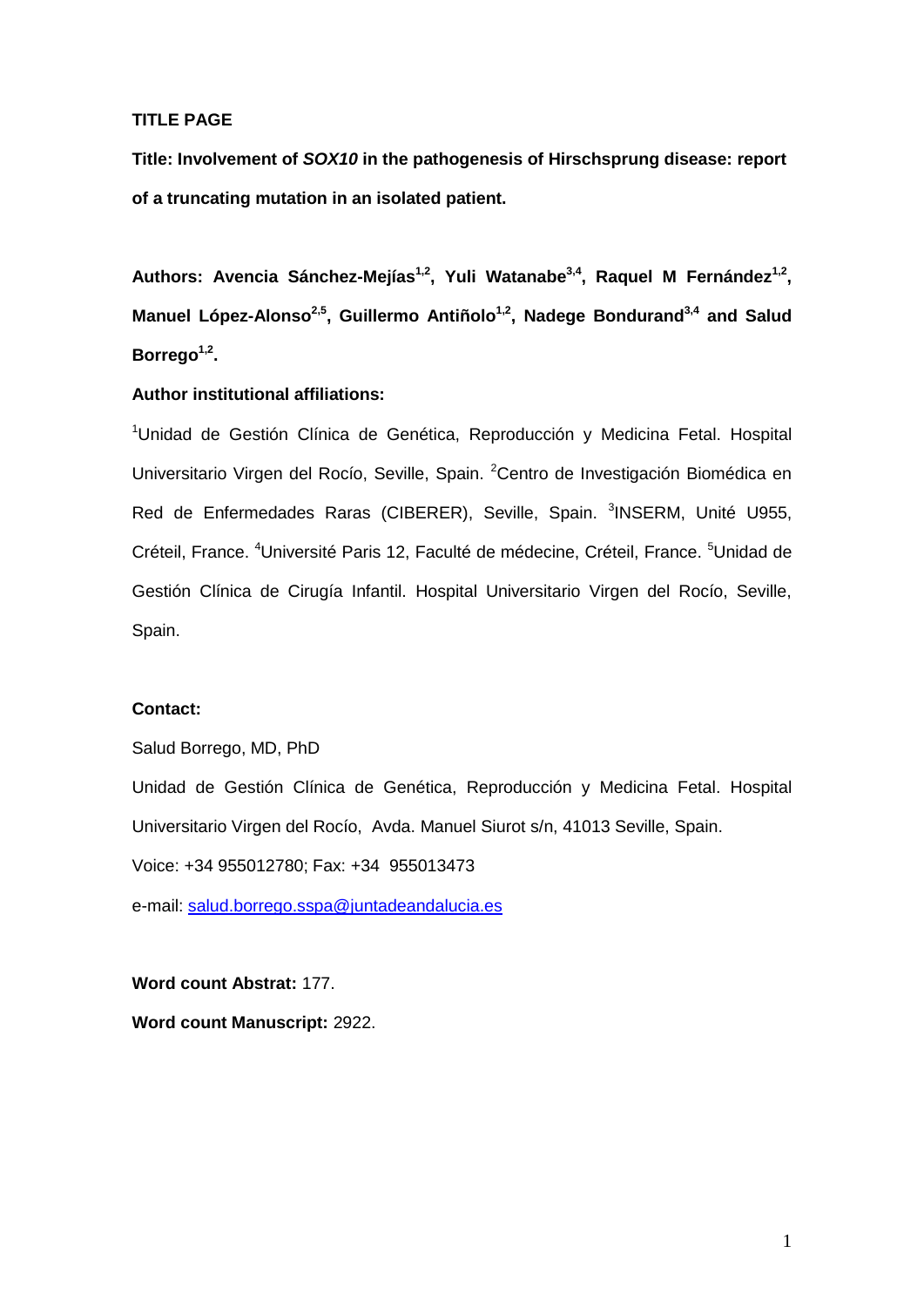#### **Abstract**

SOX10 protein is a key transcription factor during neural-crest development. Mutations in *SOX10* are associated with several neurocristopathies such as Waardenburg syndrome type IV (WS4), a congenital disorder characterized by the association of hearing loss, pigmentary abnormalities and absence of ganglion cells in the myenteric and submucosal plexus of the gastrointestinal tract, also known as aganglionic megacolon or Hirschsprung disease (HSCR). Several mutations at this *locus* are known to cause a high percentage of WS4 cases, but no *SOX10* mutations had been ever reported associated to isolated HSCR patient. Therefore, nonsyndromic HSCR disease was initially thought not to be associated to mutations at this particular *locus*. In the present study, we describe the evaluation of the *SOX10* gene in a series of 196 isolated HSCR cases, the largest patient series evaluated so far, and report a truncating c.153-155del mutation. This is the first time that a *SOX10* mutation is detected in an isolated HSCR patient, which completely changes the scenario for the implications of *SOX10* mutations in human disease, giving us a new tool for genetic counselling.

**Key Words:** SOX10, Hirschsprung disease, neurocristopathology, Waardenburg syndrome, enteric nervous system.

#### **Introduction**

*SOX10* encodes a 466-amino-acid transcription factor belonging to an evolutionary conserved protein family, which contains a central high mobility group (HMG) DNA-binding/DNA-bending domain and a C-terminal transactivation domain [1, 2]. In a manner similar to all members of this family, SOX10 exerts its function through binding to the promoters or enhancers of its target genes, alone or in association with other transcription factors [3, 4]. SOX10 is a key transcription factor during neural-crest derived cells migration and differentiation, and *MITF, TYR, TRP2, MPZ, GJB1, RET*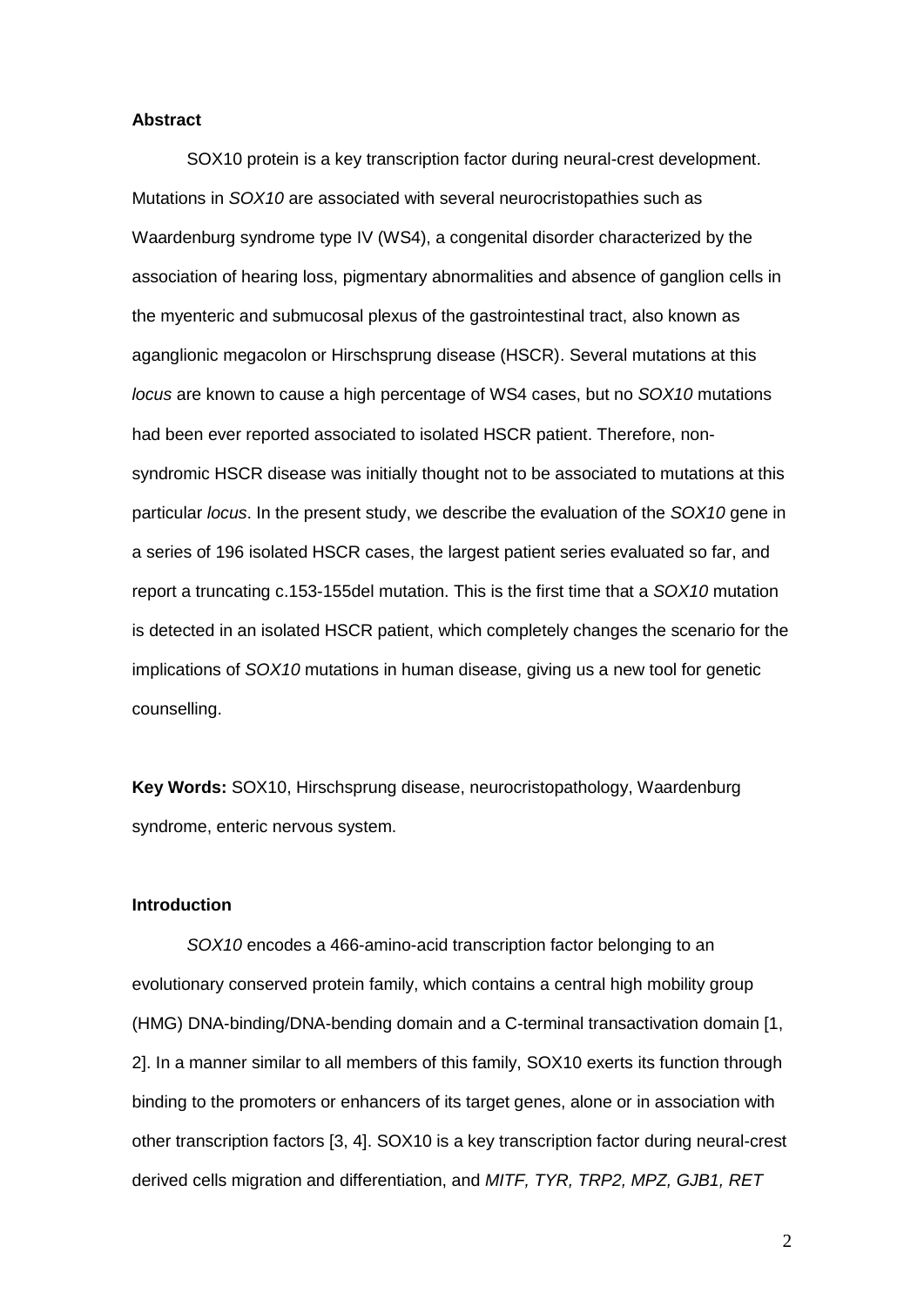and *EDNRB* are known to be target genes for SOX10 regulation [3, 4, 5, 6, 7, 8, 9, 10, 11]. SOX10 modulate gene expression of pluripotent neural-crest cells that migrate from the neural tube throughout the embryo along several pathways during embryogenesis. Those precursors give rise to enteric neurons and glia, some of the craniofacial skeletal tissue, melanocytes of the skin and inner ear, in addition to other cell types [12].

The first pathogenic mutations described for *SOX10*, was associated with the Waardenburg syndrome type IV (WS4, OMIM 277580) [13], a congenital disorder characterized by hearing loss and pigmentary abnormalities due to an abnormal proliferation, survival, migration, or differentiation of neural-crest-derived melanocytes, combined with absence of ganglion cells in the myenteric and submucosal plexus of the gastrointestinal tract, also known as aganglionic megacolon or Hirschsprung disease (HSCR, OMIM 142623) [14]. The association of WS to intestinal pseudoobstruction instead of HSCR disease is also observed in some WS4 patients [15]. Several subtypes of WS are defined on the basis of the presence of additional symptoms, being known as WS2 the presentation of clinical features of WS alone. WS4 phenotype has been reported to be caused by *SOX10* point mutations as well as gross deletions, presented in 45-55% of patients [16]. Most of such *SOX10* point mutations responsible for WS4 generate premature stop codons arising as *de novo* events in the patients [17]. Of note, no SOX10 mutations have been ever reported to date associated to isolated HSCR patient.

On the other hand, heterozygous *SOX10* mutations are associated with a large range of phenotypes beyond WS4, including WS2 (pigmentation defects and deafness but no HSCR), and clinical features that reflect an involvement of the central and/or peripheral nervous system regrouped under the name of PCWH (Peripheral demyelinating neuropathy, Central dysmyelinating leukodystrophy, Waardenburg syndrome, and Hirschsprung disease; OMIM 609136) [18]. Taking the phenotype variability observed so far, *SOX10* may be regarded as an interesting candidate gene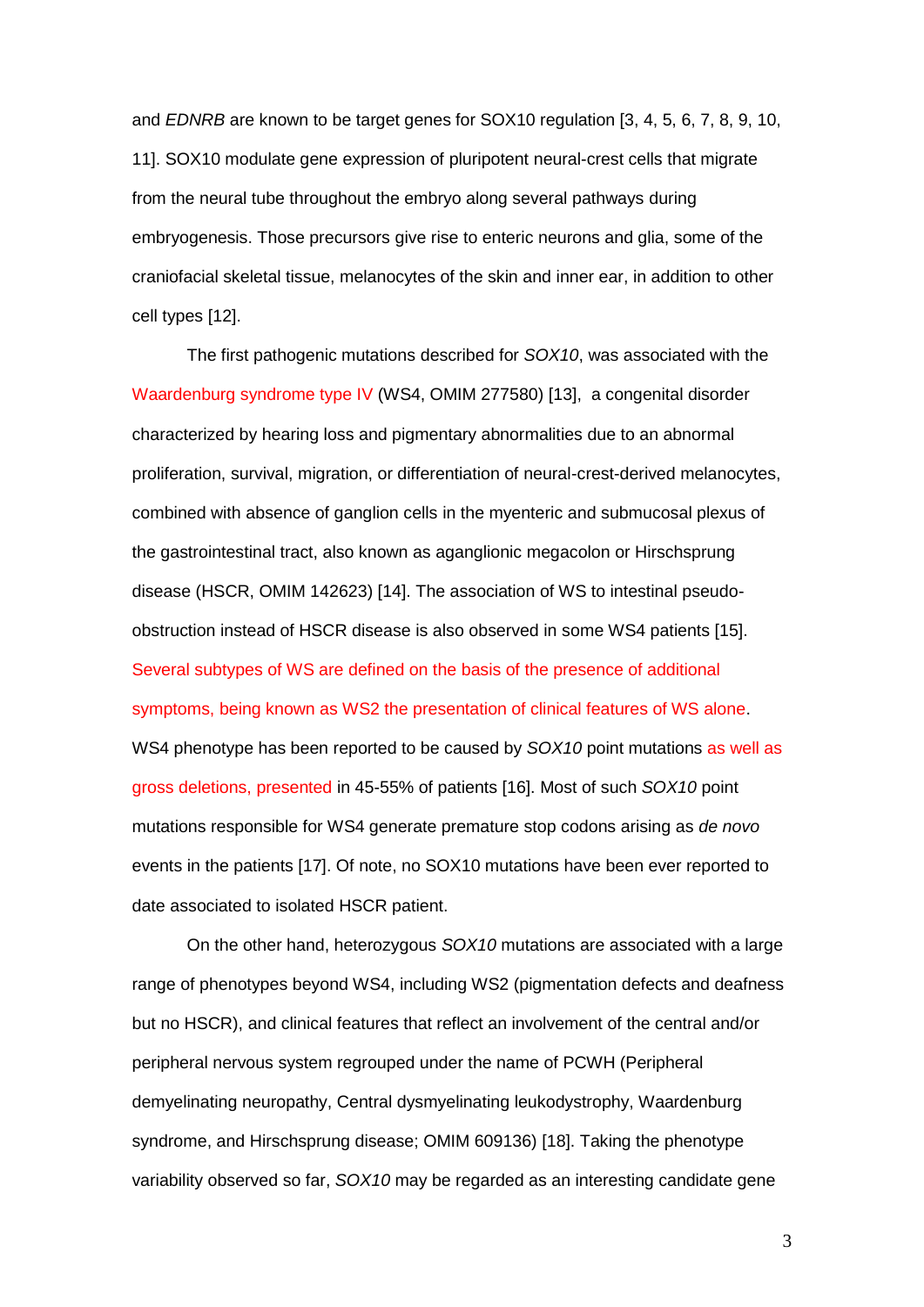in other neurodegenerative disorders and neurocristopathies. In this sense, the implications of *SOX10* in the pathogenesis of HSCR have been largely discussed. A correlation between HSCR phenotype in WS4 patients and severity of *SOX10* mutations has been observed [19]. However, since no *SOX10* mutations could be detected in a series of patients with isolated HSCR, non-syndromic HSCR disease was initially thought not to be associated to mutations at this particular *locus* [13]. In the present report we have sought to completely determine if *SOX10* plays any kind of role in the pathogenesis of HSCR, by a screening of both point mutations and gene-dosage anomalies of its coding sequence in a series of 196 HSCR patients, the largest patient series evaluated so far.

### **Materials and Methods**

#### *Patients and control subjects*

In this study we have included a total of 196 patients presenting with HSCR (22% female, 78% male), in one of those patients HSCR phenotype was associated to Waardenburg–Shah syndrome, while in the remaining 195 cases were isolated HSCR. 176 were sporadic cases, while 20 were familial cases belonging to 13 different families.

In addition, we have also analyzed a group of 150 normal controls comprising unselected, unrelated, race, age, and sex-matched individuals. An informed consent was obtained from all the participants for clinical and molecular genetic studies. The study conformed to the tenets of the declaration of Helsinki.

#### *PCR, dHPLC analysis, sequence analysis, and QMF-PCR*

Genomic DNA was extracted from peripheral blood leukocytes from patients and healthy controls, using standard protocols. Primers were designed for the mutational screening of the *SOX10* coding region, the intron/exon boundaries and the 5' and 3' untranslated regions (UTRs). Primers and PCR conditions are available on supplementary table 1. The mutational screening was carried out on an automated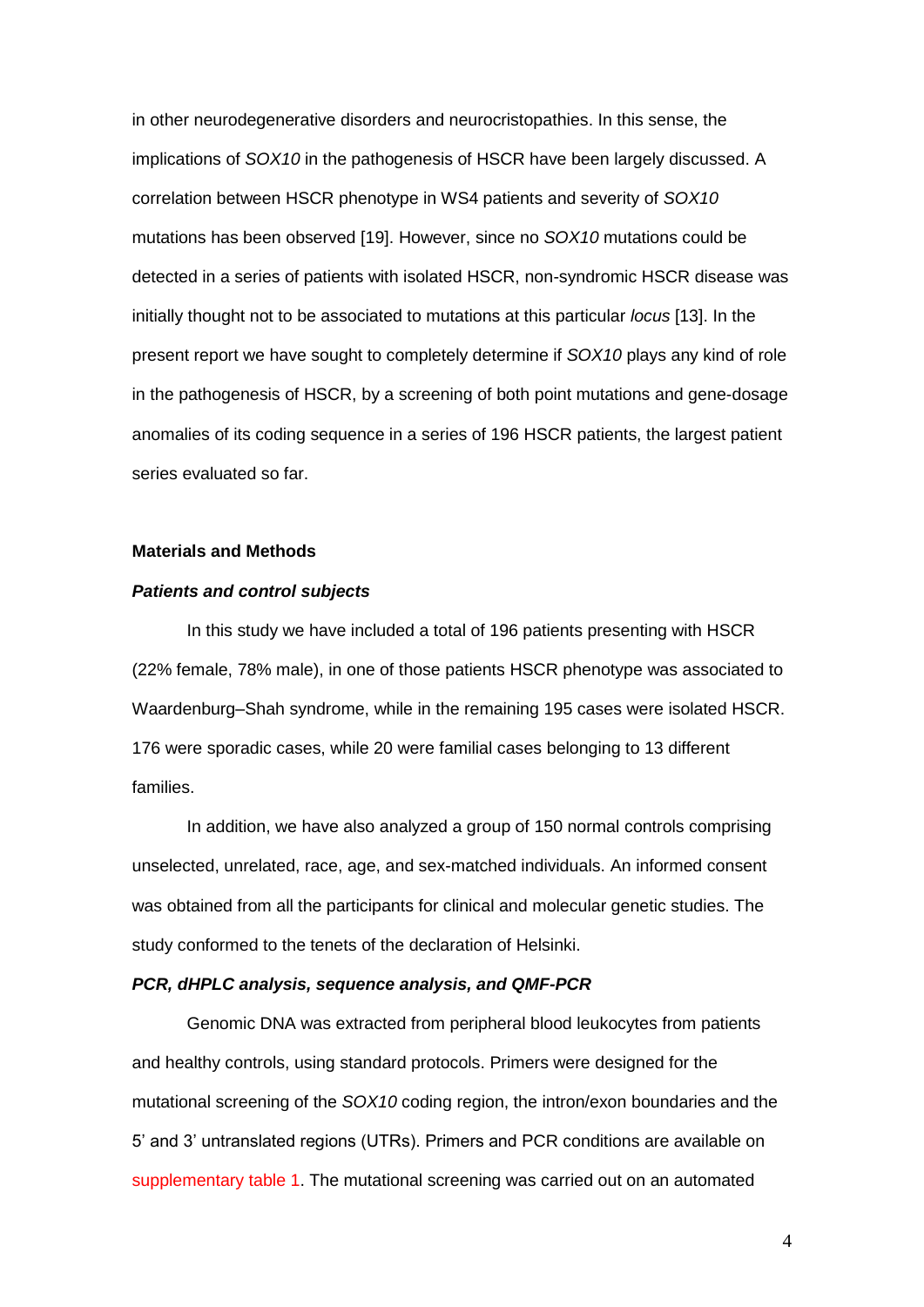dHPLC equipped with a DNA separation column using the WAVE DNA Fragment Analysis system (Transgenomic, Omaha, NE). Those samples with aberrant wave profiles were subjected to sequence analysis using an automated sequencer ABI 3730 and the software SeqScape Ver.2.5. (Applied Biosystems, Foster City, CA). When a novel sequence variant was detected, the exon harbouring the change was also screened in a group of 150 normal controls, as well as in all available family members of the proband, in order to evaluate the putative pathogenicity of the sequence variant underlying such profile.

To evaluate gene-dosage anomalies within *SOX10* coding sequence we used a modification of the QMF-PCR method described elsewhere [16]. We amplified in a multiplex reaction the three coding exons of SOX10, exon 4 of POLR2F, and a region located 5' of *SOX10*, using QIAGEN multiplex PCR kit (Qiagen, Germantown, MD). In addition, two control amplicons were used: DSCR1, located on chromosome 21, and F9, located on chromosome X. Primers and PCR conditions are available on supplementary table 2. Fragment analysis was performed using the 3730 DNA analyzer (Applied Biosystems, Foster City, CA) and for data analysis we used GeneMarker v 1.6 (Softgenetics L.L.C) comparing patients tested with controls. Dosage quotients under 0.6 were considered as indicating potential deletions.

#### *Plasmids, Cell Culture, and Transfection*

The pECE-SOX10, pECE-SOX10-E189X, pECE-PAX3, pECE-EGR2, pGL3- MITFdel1718, and pGL3-Cx32 vectors were described elsewhere (Bondurand et al., 2000, 2001). To generate pCMVMyc-SOX10, the human SOX10 cDNA (GenBank accession number AJ001183) was amplified by PCR using the primers 5'-

TTGCTAAGAATTCATGGCGG-AGGAGCAGGATATC-3' and 5'-

AATAATGCGGCCGCCTTCTCCTCTGTCCAGCCTG-3' and pECE-SOX10 as a template. The PCR product was then cloned in the pCMV-Myc (Clontech, Mountain View, CA) after *EcoRI* and *NotI* digestion. The mutations c.112\_131del and c.153- 155del were introduced independently within the pECE-SOX10 and pCMV-Myc-SOX10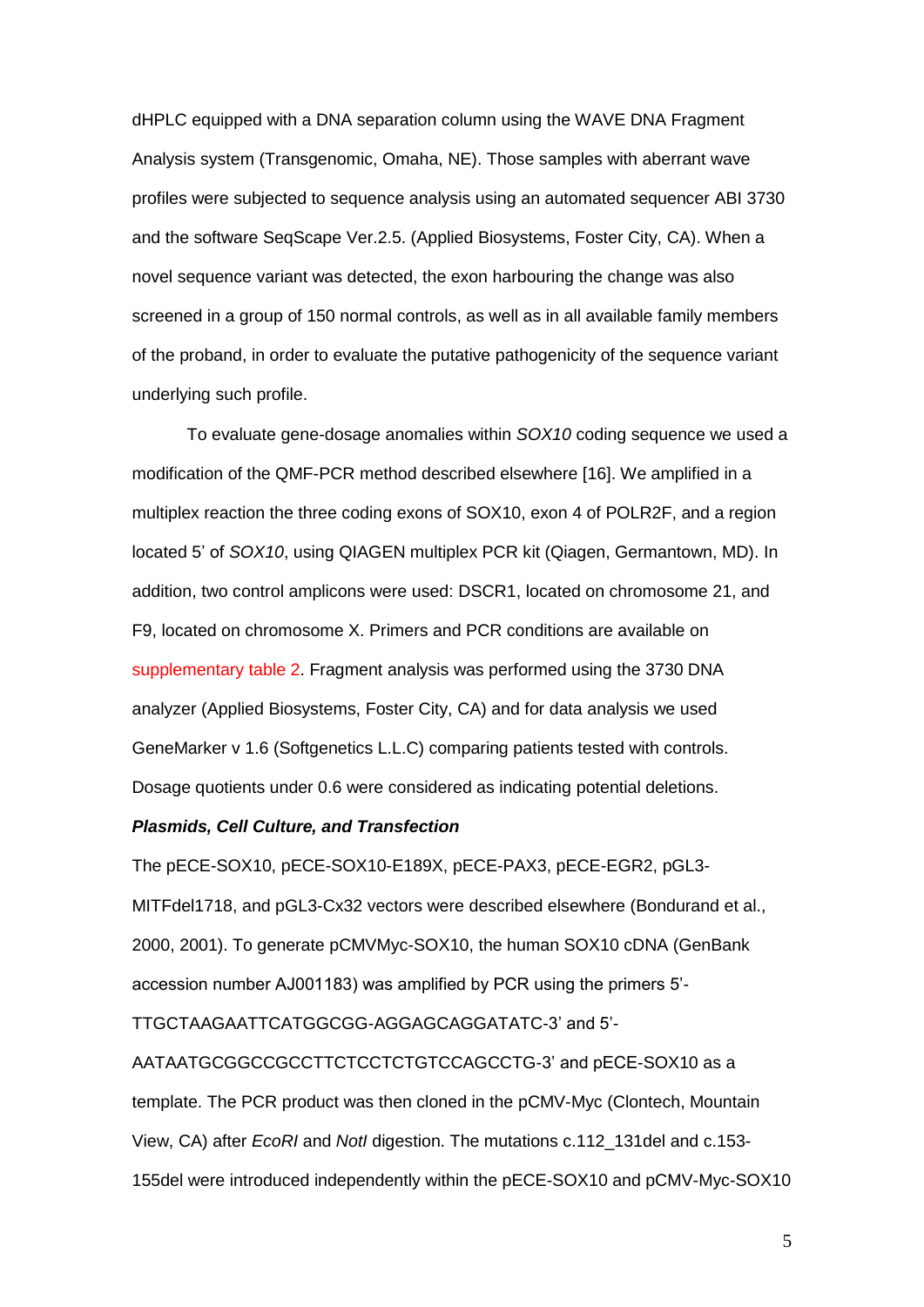constructs by site-directed mutagenesis using the Quick Change Site Directed Mutagenesis Kit (Stratagene, La Jolla, CA). The nucleotide sequence of each construct was verified by direct sequencing as described above.

HeLa cells were grown in DMEM supplemented with 10% fetal calf serum and transfected using Lipofectamine PLUS reagents (Invitrogen, Carlsbad, CA).

#### *Reporter Assays*

Cells were plated on 12-well plates and transfected 1 day after with  $0.150 \mu g$  of each effector and reporter plasmid. The total amount of plasmid was kept constant by addition of empty pECE vector. Twenty-four hours after transfection, cells were washed twice with PBS, lysed and extracts were assayed for luciferase activity using the Luciferase Assay System (Promega, Madison, WI) as described before [5, 6, 20]. As far as competition assays are concerned, increasing amount of mutant SOX10 plasmids  $(0.150, 0.300 \text{ or } 0.600 \mu\text{g})$  were mixed with a fixed amount of wild type SOX10 (0.150  $\mu$ g) and the reporter pGL3-Cx32 plasmid (0.150  $\mu$ g). DNA per well was kept constant by adding empty pECE vector.

#### *Immunostaining*

Cells were plated on 24-well plates and transfected 1 day after with 350  $\mu$ g of each SOX10 construct. Twenty-four hours after transfection, cultures were fixed in 4% PFA for 10 minutes at RT. After washing twice in PBS + 0.1% Triton X-100 (PBT), they were incubated with blocking solution (PBS + 1%BSA +0.15%glycine) at 4ºC overnight. Primary antibodies were diluted in blocking solution as follows: SOX10-N20 (goat; Santa Cruz Biotechnology, Santa Cruz, CA) 1:50, c-Myc (mouse; BD Biosciences, Palo Alto, CA) 1:100. Incubation with primary antibody was performed at 4ºC overnight. After several washes with blocking solution, secondary antibodies were added for 2 hours at RT at the following dilutions in blocking solution: anti-goat Alexa Fluor 568 (Invitrogen, Carlsbad, CA) 1:1/500, anti-mouse Alexa Flour 568 (Molecular Probes, Eugene, OR) 1:100. Cells were mounted in Vectashield medium containing DAPI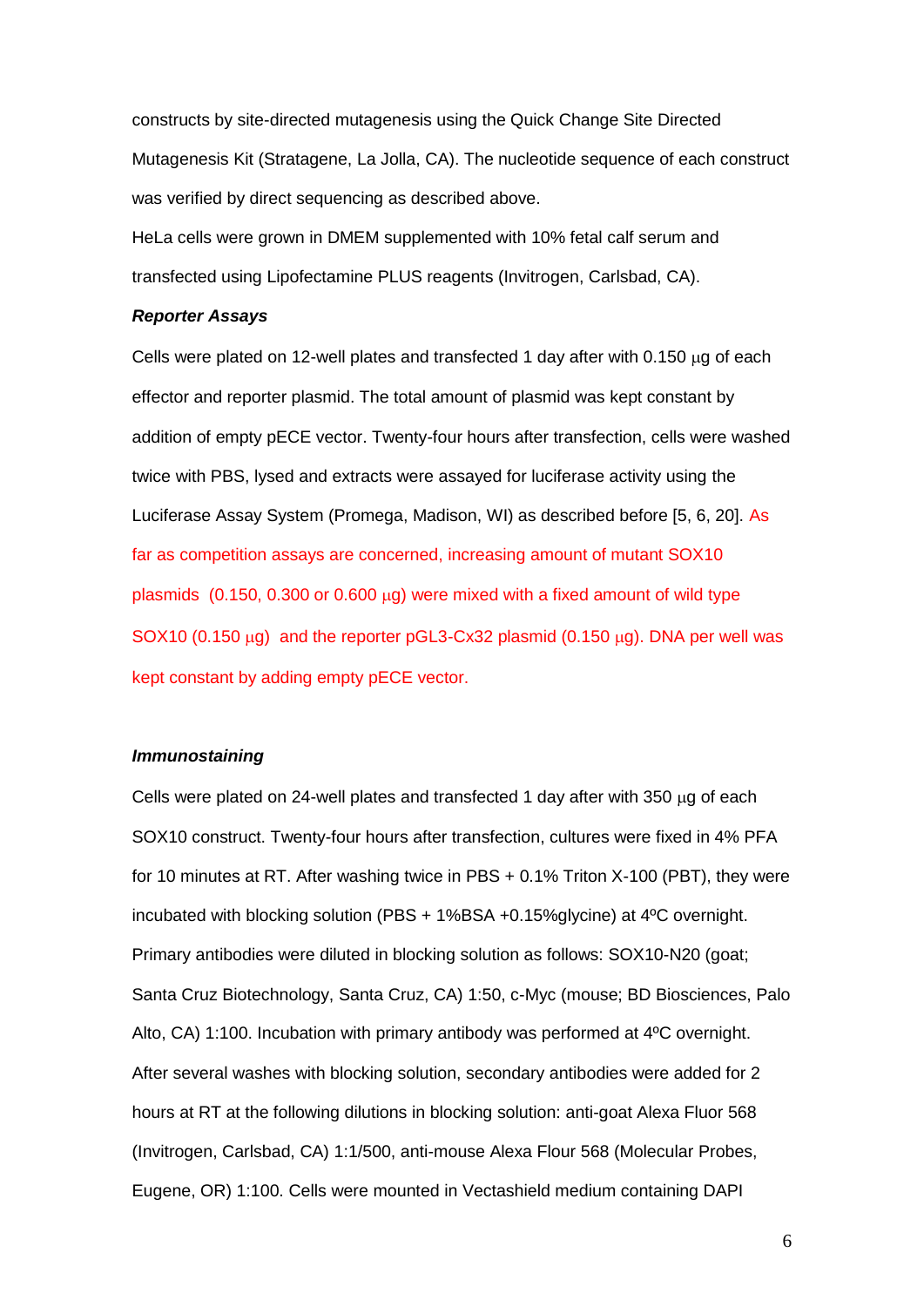(Vector Laboratories, Burlingame, CA) and fluorescence images were examined with a Leica DMR epifluorescence microscope. Alternatively Cells were counter stained with TO-PRO-3-iodide (Molecular Probes; 1:5000 in PBS), mounted using Vectashield without DAPI, and examined with Zeiss Axioplan 2 confocal microscope. Images were analysed using Metaphor software package.

### **Results**

We have analysed the coding region of *SOX10* in 196 HSCR patients, using dHPLC and QMF-PCR technology. We failed to detect any gene-dosage anomalies in our HSCR cases; however a total of 12 sequence variants were detected (Table 1). 10 out of 12 variants consisted on synonymous, intronic changes, or variants located in the untranslated regions of the gene. Because those variants generate no alteration at the protein sequence level, it was more probable that their pathogenic mechanism, if any, would affect transcript stability or RNA splicing. However, we found no evidences for those variants to produce any alteration of transcriptional and/or splicing processes when they were submitted to several Splice Sites and Transcription Factors Binding sequences prediction interfaces (http://www.fruitfly.org/seq\_tools/splice.html; http://www.fruitfly.org/cgi-bin/seq\_tools/promoter.html; http://www.ebi.ac.uk/asdsrv/wb.cgi).

The most interesting findings in the present study are two novel *SOX10* mutations, c.112\_131del and c.153-155del. Both of those heterozygous mutations cause a frameshift that alters the mRNA sequence generating a totally different protein sequence starting at position 38 and 52 respectively. In addition the mutations introduce premature termination codons at positions 58 and 108 respectively. As a result, both of those truncating proteins are lacking the HMG DNA binding domain, the two independent nuclear localization signals within this domain, and the C-terminal transactivating domain (Figure 1), essential for the protein function. One of the two mutations (c.112\_131del) was detected, as a *de novo* event, in a female WS4 patient.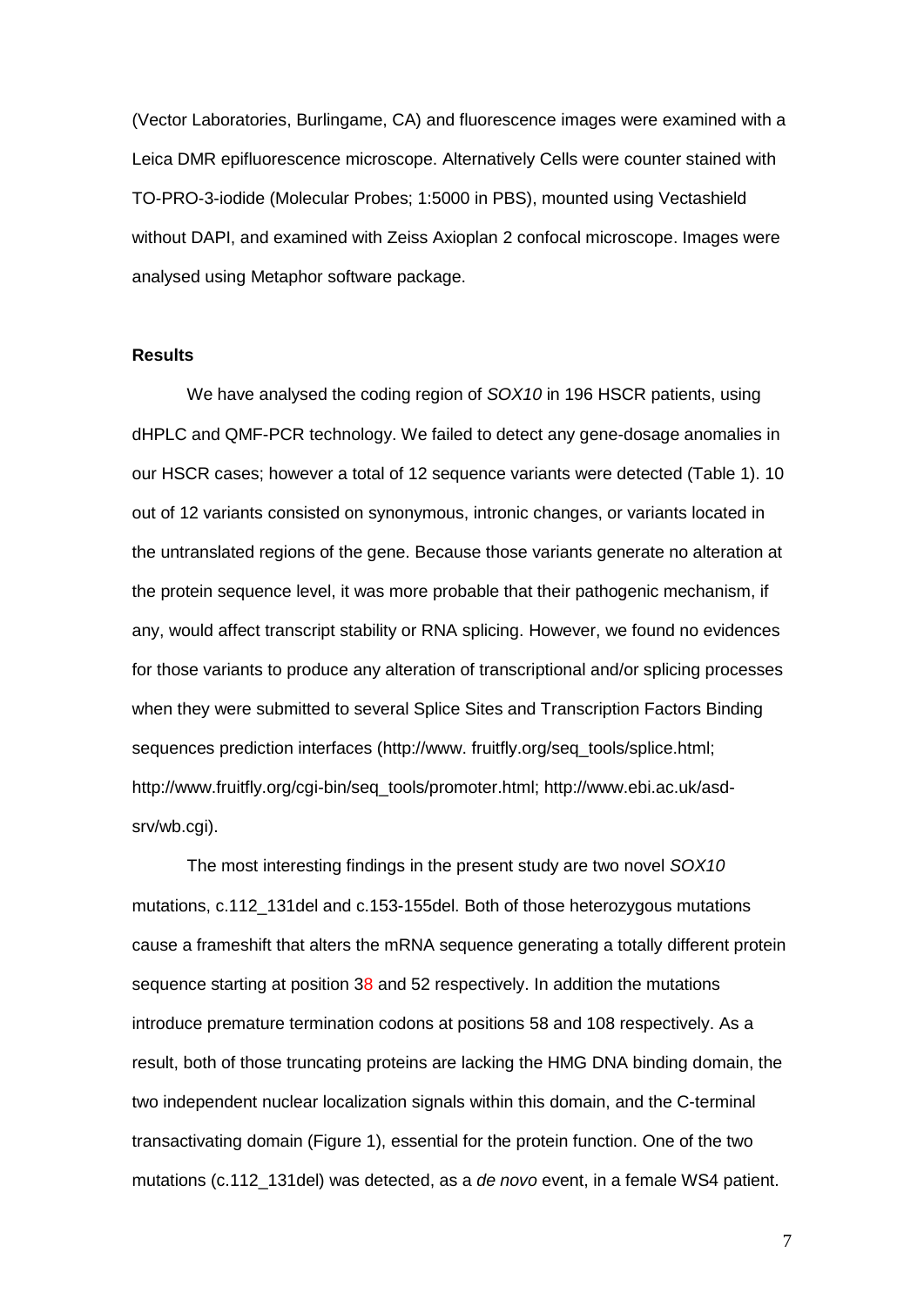More interesting is the finding of the mutation c.153-155del in a male patient presenting with isolated short-segment HSCR. As long as this is the first report of a truncating *SOX10* mutation in an isolated HSCR case, a more detailed inspection of the whole clinical data of the patient at the age of fifteen was fulfilled. This examination failed to detect any other phenotypic features such as pigmentary abnormalities, chronic intestinal pseudo-obstruction, microcornea, coloboma, nerve lesions, peripheral demyelinating neuropathy, or central dysmyelinating leukodystrophy associated with *SOX10* mutations [17, 18]. Heterochromia irides were also discarded as both eyes were brown. To rule out any slight lost of hearing in this patient with no auditory problems an auditory brainstem response was performed demonstrating no sensorineural deafness in this patient. Mutation c.153-155del was inherited from his unaffected mother. No additional point mutations were detected in this patient in other HSCR susceptibility genes; namely *RET*, *GDNF, NRTN, PSPN, ARTN, EDNRB*, *EDN3*, *NTF3, NTRK3* or *PHOX2B.*

To test the functional consequences of the two mutations reported here, we first attempted to visualize the localization of the protein SOX10, wild-type (wt) and mutants (mt) within the cell. We introduced the two mutations independently into the SOX10 cDNA and performed immuno-fluorescence experiments on HeLa cells transiently transfected with wt and each of the mt construct. The results revealed aberrant localization of both mutant proteins into the cytoplasm, in contrast to wt protein located only in the nucleus (Figure 2). Due to the small protein size of the two mutants, and in order to avoid a possible misrecognition of the antibody used, we replicate the experiments using the myc-SOX construction and the same results were observed (Figure 2). Mutant proteins could be also localized in the nucleus, as it was expected due to small protein size. Proteins below 40 kDa are known to cross the nuclear pores complexes via passive diffusion [21]. The molecular mass of our two mutant were predicted to be 5.76 and 10.67 kDa respectively by Compute pl/Mw tool Expasy (http://expasy.org/tools/pi\_tool-ref.html), explaining the presence of the mutants in the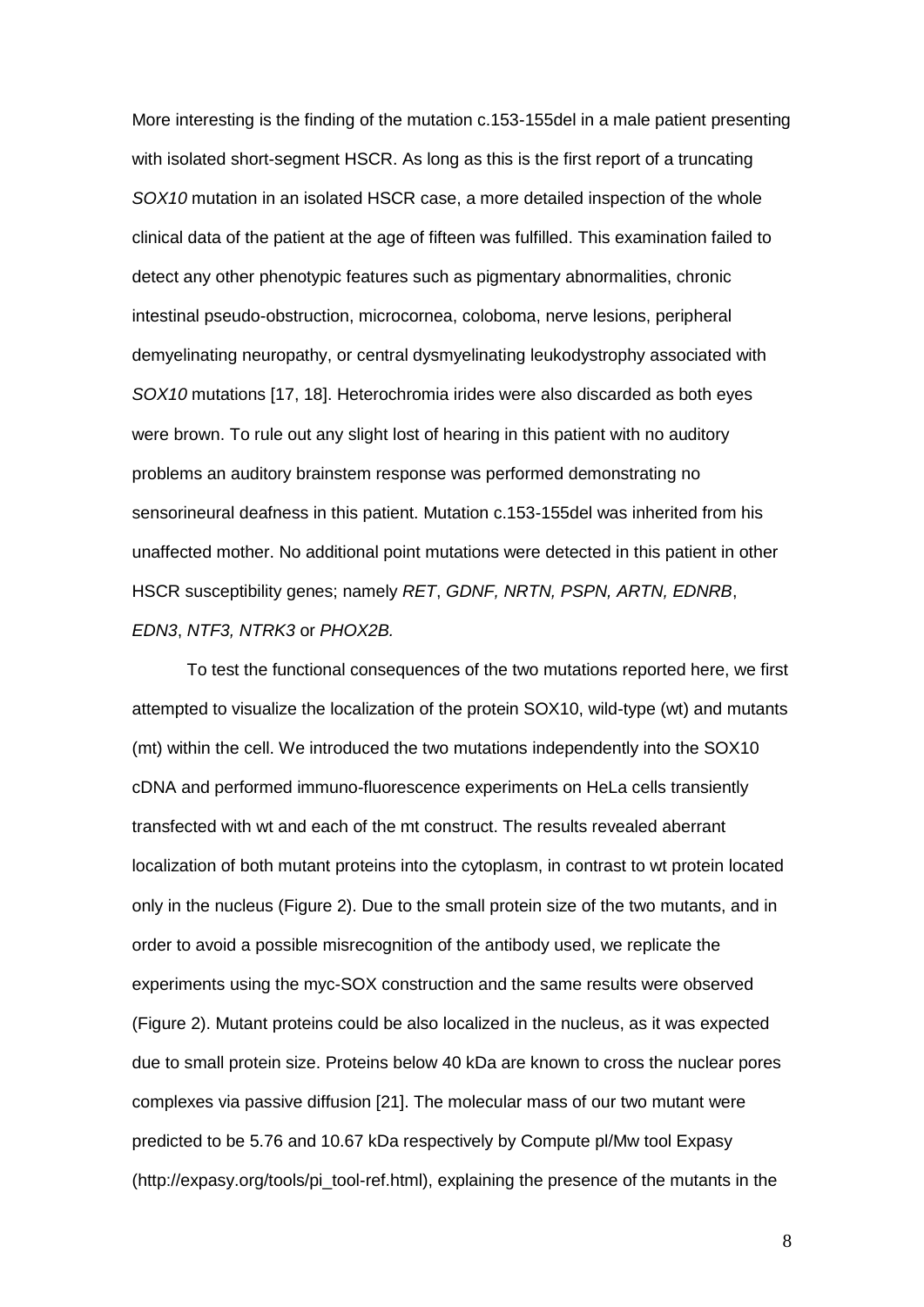nucleus. To confirm that the mutant proteins present in the nucleus were not functional, we analysed the transactivation capacity of both mutants on two promoters previously shown to contain monomeric or dimeric SOX10 binding sites, MITF and Cx32 respectively [5, 6]. Cotransfection of either promoter with wild-type, c.112\_131del or c.153-155del SOX10 mutants and/or SOX10 cofactors (PAX3 and EGR2) revealed that both mutants failed to transactivate these reporter construct, alone or in synergy with the cofactors, as promoter activation was drastically reduced (Figure 3A, B). To determine the ability of SOX10 mutant proteins to interfere with wild-type SOX10 function, we also we carried out competition assays by co-transfecting mutant and wildtype SOX10 expressing vectors together with the pGL3-Cx32 reporter plasmid. As previously described, E189X mutant decreased the transcriptional activity of wild-type protein (Inoue et al., 2004) in a dose dependent manner. However, the two mutants reported here showed no such effect (Figure 3C).Their lack of dominant negative activity may explain why they are associated with a weaker phenotype.

# **Discussion**

All the members of the Sox protein family contain a HMG box as their DNAbinding domain. This HMG box contains three  $\alpha$ -helical regions arranged in a twisted L shape for sequence-specific recognition, leading a large conformational change in the DNA. Two independent nuclear localization signals in the protein are located at the extremities of this DNA-binding domain [3]. SOX10 protein also includes a transactivation domain, a sequence of 113 amino acids in the carboxyl-terminal region, required for transcriptional activation [3]. Several *in vitro* studies have shown the functional consequences of different *SOX10* mutations located all over its coding sequence, as no hot spots have been found for mutations at this *locus* [3, 17, 18, 22, 23]. Most of nonsense mutations affecting the first few exons of the gene encode small aberrant mRNAs that are eliminated before translation, generating haploinsufficiency due to nonsense mediated decay of truncated mRNA, leading to WS4 phenotype [17,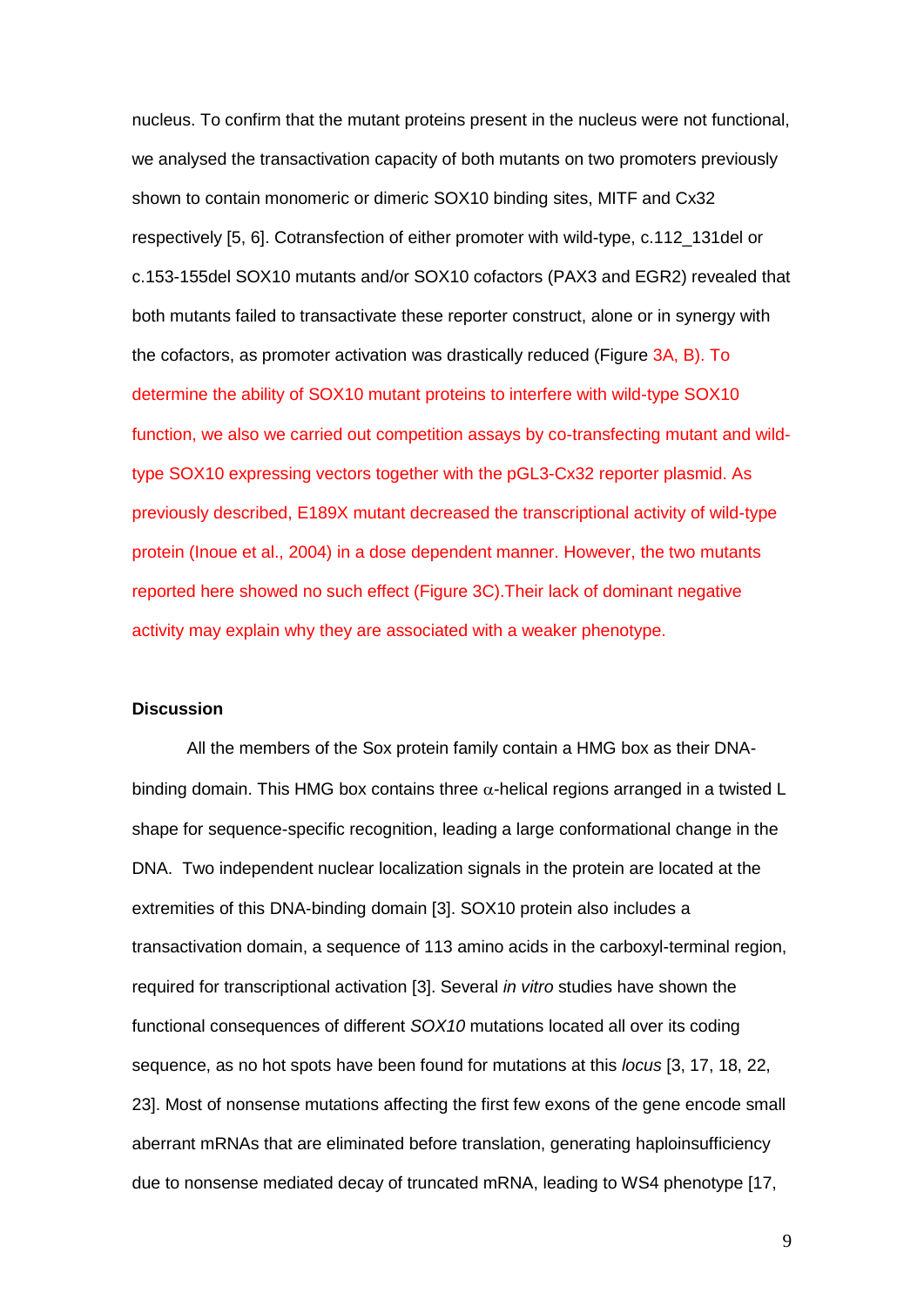18, 23]. In contrast, mutations affecting the last exon, which encode the transactivation domain, escape this mechanism and show a dominant negative effect resulting in more severe PCWH phenotype [18]. However, the recent observation of whole SOX10 deletions in patients presenting with PCWH suggests that mechanisms other than NMD might explain phenotype variability [16].

The two frameshift mutations reported here are lacking all functional domains, since wild-type sequence protein expands only to position 37 and 52 respectively. Our *in vitro* functional assays demonstrate not only that mutant proteins have an aberrant cytosolic localization, but also that transactivation and dominant negative activities are absent in the two mutants tested. Therefore, we propose haploinsufficiency as the most plausible mechanism leading to WS4 and isolated HSCR in the two respective patients.

The association between syndromic HSCR and *SOX10* gene has been well established, since most of the patients harbouring heterozygous mutation at this locus present with HSCR as a part of their clinical features. In fact, very few patients with a mutation at *SOX10* not presenting with HSCR, or other enteric phenotypes, have been reported [13, 16, 22, 24, 25, 26], although *SOX10* mutations show a wide phenotypic heterogeneity. Interestingly, for these patients with isolated WS features (WS2), tissuespecific compensation in the ENS by other SOX family proteins has been suggested, so that *SOX10* mutations could only affect a certain portion of neural-crest-derived cells. Other genes, responsible for WS4 phenotype, have shown to produce HSCR phenotype alone, as it occurs in patients with heterozygous mutations in *EDNRB* and *EDN3* genes (Svensson et al., 1999; Attie et al., 1995; Edery et al., 1996; Hofstra et al., 1996; Verheij et al., 2002). Nonetheless, no mutation at *SOX10* gene has been found in an isolated HSCR patient until now. This finding suggests that *SOX10* mutations responsible for central and peripheral myelin disorders without clinical features of WS or enteric alteration might be found in those patients despite the negative results found so far (Pigault et al., 2001).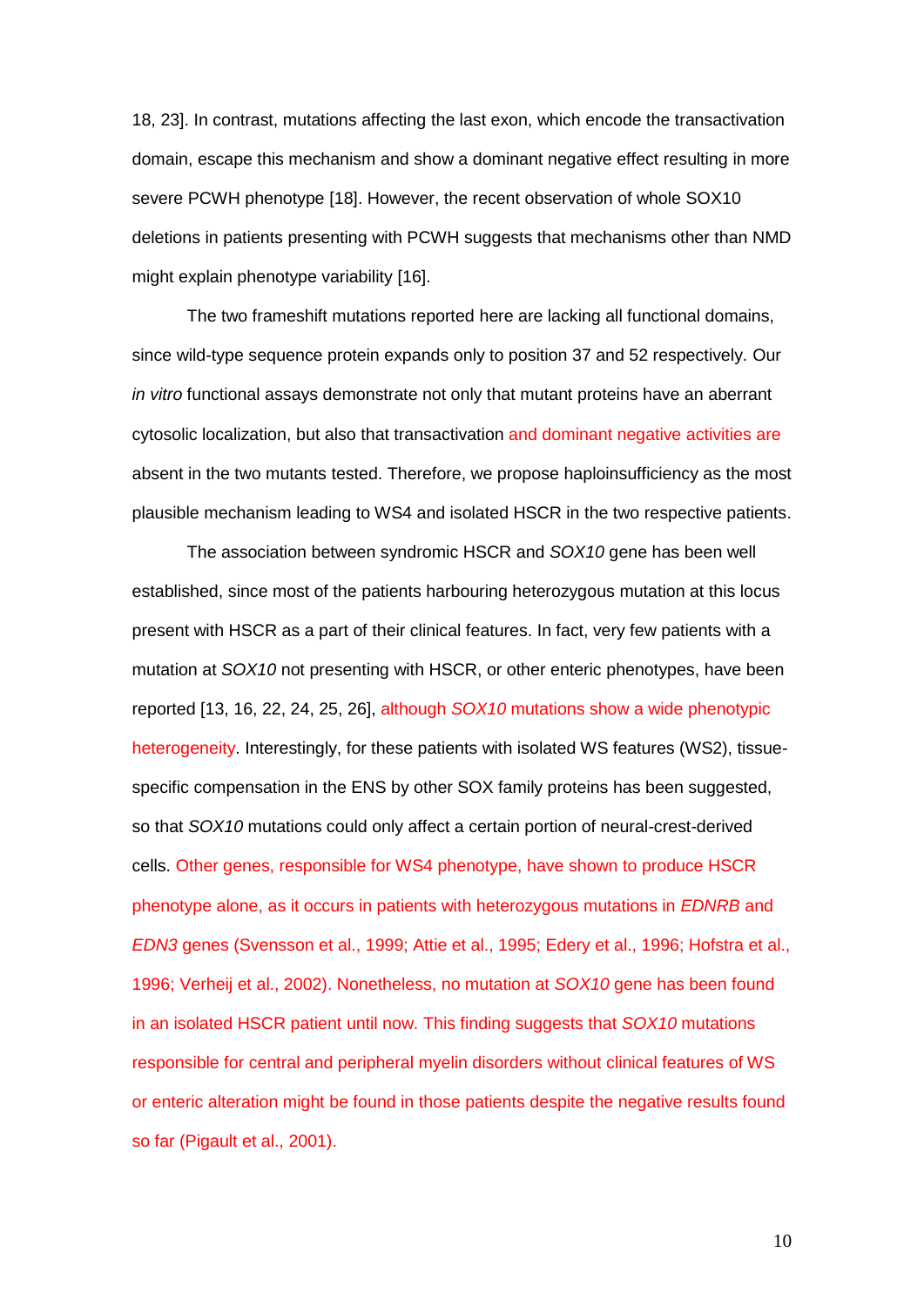The c.153-155del mutation presented here is the first *SOX10* mutation reported in an isolated HSCR patient without any other additional WS feature. It is difficult to explain how the mutation in this patient might affect the portion of neural-crest-derived cells colonizing the gut, responsible for ENS formation, and not other neural-crestderived tissues. The possibility for the patient to be a mosaic seems unlikely, as the mutation was inherited from his healthy mother, who shows no clinical features of WS or HSCR phenotypes after a careful anamnesis and detailed clinical examination. The lack of clinical symptoms for the mother could be explained by the sex-dependent penetrance of mutations generally observed in HSCR. Another possibility to explain this phenomenon could be a germline mosaicism for the mother, although the mother refused to be tested for that possibility, in any case this phenomenon would not explain the penetrance of her condition but rather affect the recurrence risk of the family.

The lack of symptoms suggestive of WS in the HSCR patient harbouring a *SOX10* mutation might be also explained by the nature of the mutation itself. It was demonstrated that mutations leading to a truncation of SOX10 protein before the HMG domain rather than having a dominant negative effect, are functionally equivalent to a null mutation and generate haploinsufficiency in the cell [18]. These mutations tend to be correlated with milder HSCR and WS phenotypes, and this could be the case for the c.153-155del. Haploinsufficiency could be more dramatic in the ENS development than in other neural-crest derivatives (melanocytes of the skin or inner ear), in which the reduced amount of normal protein might be supplied by a redundant function in other members of SOX protein family with a differential expression pattern, such as SOX8, LSox5 or SOX22 [27]. In fact, functional redundancy between SoxE group of genes (SOX8, SOX9 and SOX10) has been proposed. Moreover, loss of function of Sox8 gene in Sox10 heterozygous mouse embryos increases penetrance and severity of colon aganglionosis [28]. This is the first time that a SOX10 mutation do not give rise to any feature suggestive of WS, so that additional phenomena might be occurring in this patient to explain the distinct phenotype observed, such as an enhanced expression of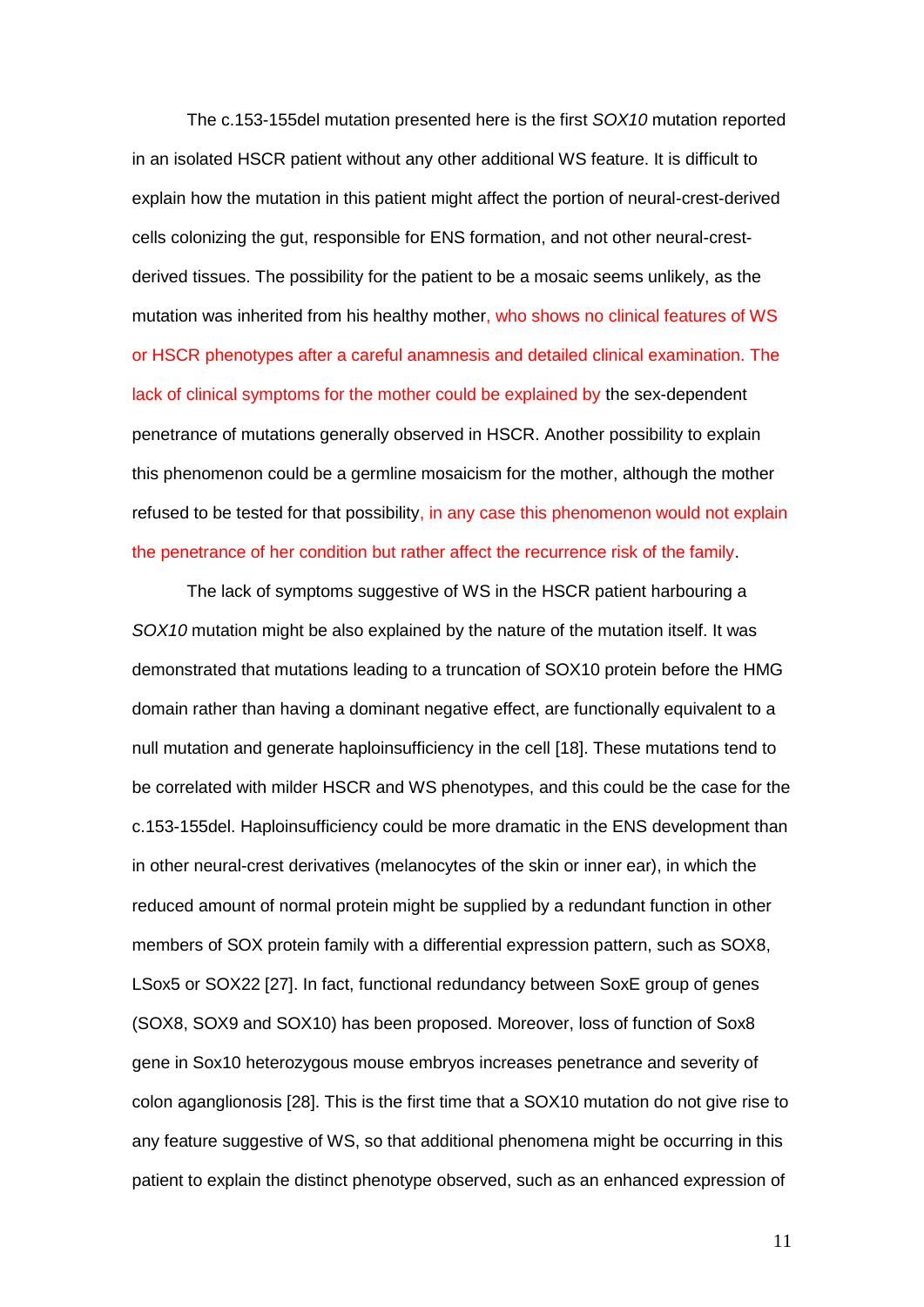the wild type allele in the non affected tissues. In addition, given that Hirschsprung disease is the paradigm of a complex and polygenic disease, we could also propose an involvement of other modifier genes still unidentified, that together with SOX10 would act to produce isolated enteric phenotype.

In summary, the most relevant result of our study has been the detection of a *SOX10* mutation in a patient presenting with isolated HSCR, which points out the association of this gene with the pathogenesis of HSCR *per se*, not only as a part of a syndromic trait. This finding gives a new perspective of the SOX10 role in HSCR and constitutes a new step towards the dissection of the polygenic nature of this disease.

#### **Acknowledgments**

We would like to thank all the patients who participated in the study as well as their families for their collaboration. This study was funded by Fondo de Investigación Sanitaria, Spain (PI070080, and PI071315 for the E-Rare project) and Consejeria de Innovación Ciencia y Empresa (CTS 2590). The CIBER de Enfermedades Raras is an initiative of the ISCIII. ASM is predoctoral fellow founded by Instituto de Salud Carlos III, Spain.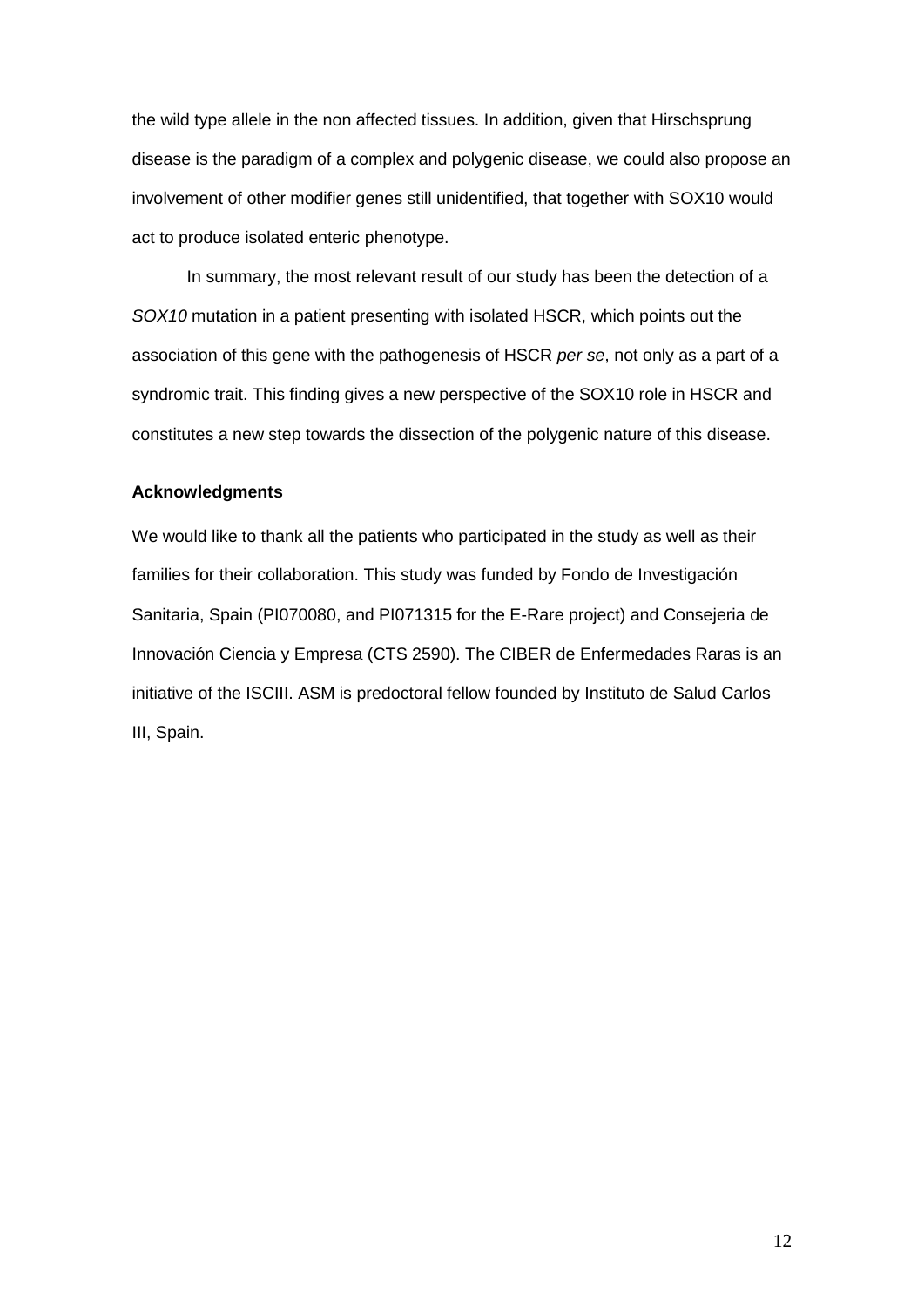#### **References**

- 1. Pevny LH, Lovell-Badge R (1997) Sox genes find their feet. Curr Opin Genet Dev *7*:338-344.
- 2. Wegner M (1999) From head to toes: the multiple facets of Sox proteins. Nucleic Acids Res 27:1409-1420.
- 3. Kuhlbrodt K, Herbarth B, Sock E, Hermans-Borgmeyer I, Wegner M (1998) Sox10, a novel transcriptional modulator in glial cells. J Neurosci 18:237-250.
- 4. Kamachi Y, Cheah KS, Kondoh H (1999) Mechanism of regulatory target selection by the SOX high-mobility-group domain proteins as revealed by comparison of SOX1/2/3 and SOX9. Mol Cell Biol 19:107-120.
- 5. Bondurand N, Pingault V, Goerich DE, Lemort N, Sock E, Le Caignec C, Wegner M, Goossens M (2000) Interaction among SOX10, PAX3 and MITF, three genes altered in Waardenburg syndrome. Hum Mol Genet 9:1907-1917.
- 6. Bondurand N, Girard M, Pingault V, Lemort N, Dubourg O, Goossens M (2001) Human Connexin 32, a gap junction protein altered in the X-linked form of Charcot-Marie-Tooth disease, is directly regulated by the transcription factor SOX10. Hum Mol Genet 10:2783-2795.
- 7. Peirano RI, Wegner M (2000) The glial transcription factor Sox10 binds to DNA both as monomer and dimer with different functional consequences. Nucleic Acids Res 28:3047-3055.
- 8. Lang D, Epstein JA (2003) Sox10 and Pax3 physically interact to mediate activation of a conserved c-RET enhancer. Hum Mol Genet 12:937-945.
- 9. Ludwig A, Rehberg S, Wegner M (2004) Melanocyte-specific expression of dopachrome tautomerase is dependent on synergistic gene activation by the Sox10 and Mitf transcription factors. FEBS Lett 556: 236-244.
- 10. Zhu L, Lee HO, Jordan CS, Cantrell VA, Southard-Smith EM, Shin MK (2004) Spatiotemporal regulation of endothelin receptor-B by SOX10 in neural crestderived enteric neuron precursors. Nat Genet 36:732–737.
- 11. Murisier F, Guichard S, Beermann F (2007) The tyrosinase enhancer is activated by Sox10 and Mitf in mouse melanocytes. Pigment Cell Res 20:173- 184.
- 12. Le Douarin NM, Kalcheim C (1999) The Neural Crest. Cambridge: Cambridge University Press.
- 13. Pingault V, Bondurand N, Kuhlbrodt K, Goerich DE, Préhu MO, Puliti A, Herbarth B, Hermans-Borgmeyer I, Legius E, Matthijs G, et al (1998) SOX10 mutations in patients with Waardenburg-Hirschsprung disease. Nat Genet 18:171-173.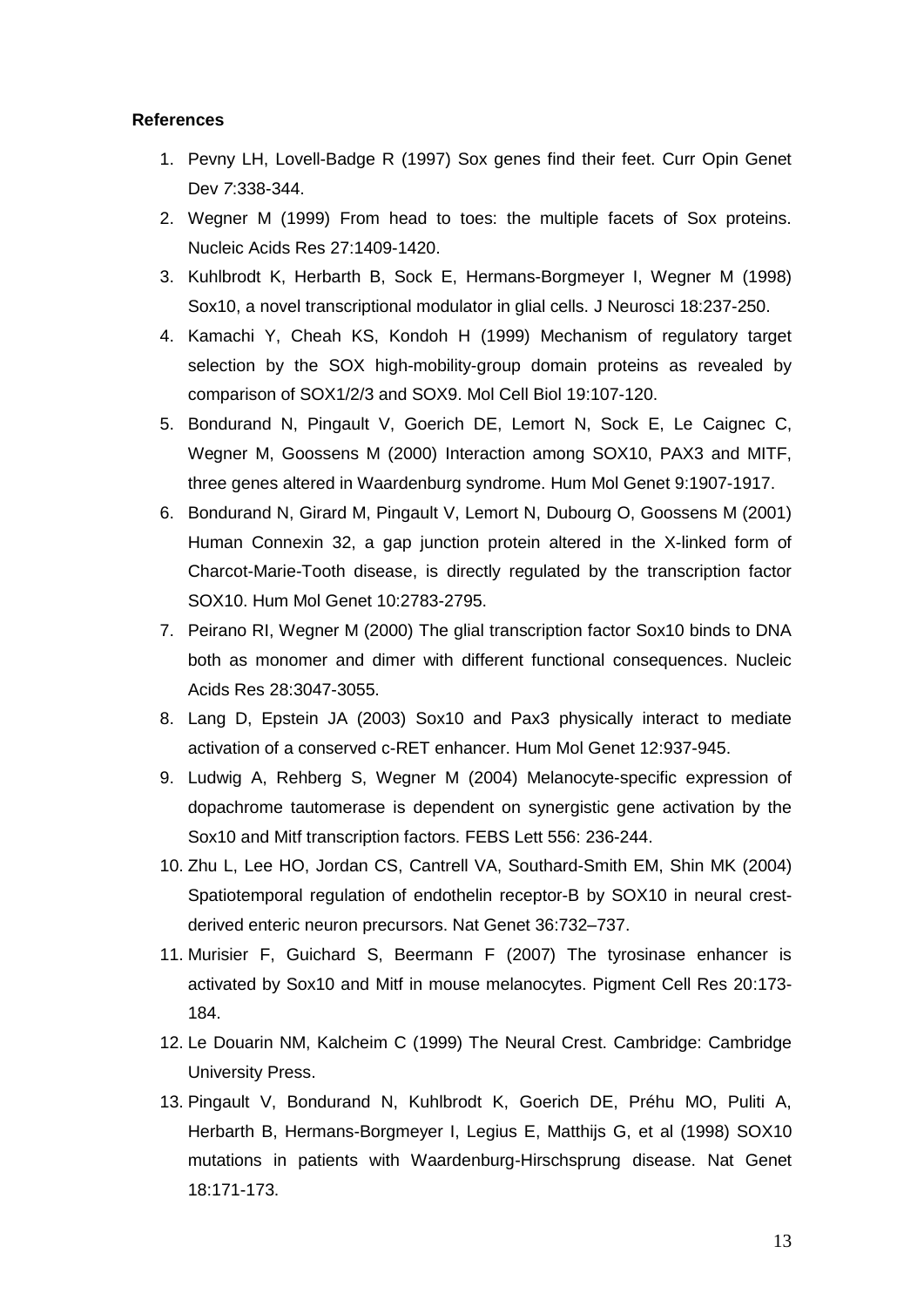- 14. Read AP, Newton VE (1997) Waardenburg syndrome. J Med Genet 34:656- 665.
- 15. Pingault V, Guiochon-Mantel A, Bondurand N, Faure C, Lacroix C, Lyonnet S, Goossens M, Landrieu P (2000) Peripheral neuropathy with hypomyelination, chronic intestinal pseudo-obstruction and deafness: a developmental "neural crest syndrome" related to a SOX10 mutation. Ann Neurol 48:671-676.
- 16. Bondurand N, Dastot-Le Moal F, Stanchina L, Collot N, Baral V, Marlin S, Attie-Bitach T, Giurgea I, Skopinski L, Reardon W, et al (2007) Deletions at the SOX10 gene locus cause Waardenburg syndrome types 2 and 4. Am J Hum Genet 81:1169-1185.
- 17. Verheij JB, Sival DA, van der Hoeven JH, Vos YJ, Meiners LC, Brouwer OF, van Essen AJ (2006) Shah-Waardenburg syndrome and PCWH associated with SOX10 mutations: a case report and review of the literature. Eur J Paediatr Neurol 10:11-17.
- 18. Inoue K, Khajavi M, Ohyama T, Hirabayashi S, Wilson J, Reggin JD, Mancias P, Butler IJ, Wilkinson MF, Wegner M, et al (2004) Molecular mechanism for distinct neurological phenotypes conveyed by allelic truncating mutations. Nat Genet 36:361-369.
- 19. Sham MH, Lui V, Chen B, Fu M, Tam P (2001) Novel mutations of SOX10 suggest a dominant negative role in Waardenburg-Shah syndrome. J Med Genet 38: E30.
- 20. Girard M, Goossens M (2006) Sumoylation of the SOX10 transcription factor regulates its transcriptional activity. FEBS Lett 580:1635-3641.
- 21. Görlich D, Mattaj IW (1996) Nucleocytoplasmic transport. Science 271:1513- 1518.
- 22. Bondurand N, Kuhlbrodt K, Pingault V, Enderich J, Sajus M, Tommerup N, Warburg M, Hennekam RC, Read AP, Wegner M, et al (1999) A molecular analysis of the yemenite deaf-blind hypopigmentation syndrome: SOX10 dysfunction causes different neurocristopathies. Hum Mol Genet 8:1785-1789.
- 23. Hilleren P, Parker R (1999) Mechanisms of mRNA surveillance in eukaryotes. Annu Rev Genet 33:229-260.
- 24. Pingault V, Girard M, Bondurand N, Dorkins H, Van Maldergem L, Mowat D, Shimotake T, Verma I, Baumann C, Goossens M (2002) SOX10 mutations in chronic intestinal pseudo-obstruction suggest a complex physiopathological mechanism. Hum Genet 111: 198-206.
- 25. Touraine RL, Attié-Bitach T, Manceau E, Korsch E, Sarda P, Pingault V, Encha-Razavi F, Pelet A, Augé J, Nivelon-Chevallier A, et al (2000) Neurological phenotype in Waardenburg syndrome type 4 correlates with novel SOX10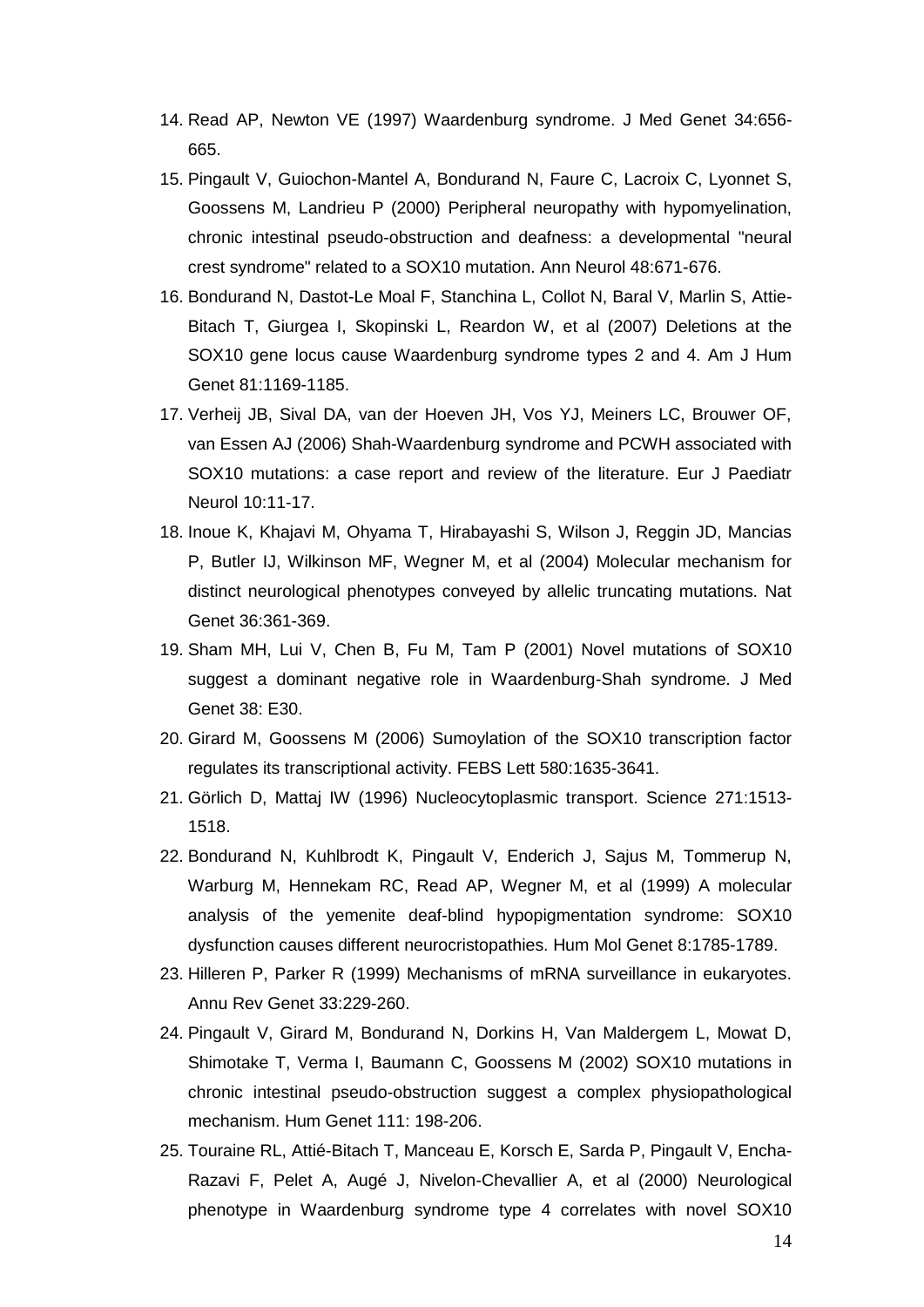truncating mutations and expression in developing brain. Am J Hum Genet 66:1496-1503.

- 26. Sznajer Y, Coldéa C, Meire F, Delpierre I, Sekhara T, Touraine RL (2008) A de novo SOX10 mutation causing severe type 4 Waardenburg syndrome without Hirschsprung disease. Am J Med Genet A 146A:1038-1041.
- 27. Hong CS, Saint-Jeannet JP (2005) Sox proteins and neural crest development. Semin Cell Dev Biol 16:694-703.
- 28. Maka M, Scolt CC, Werner M (2005) Identification of Sox8 as a modifier gene in a mouse model of Hirschsprung disease reveals underlying molecular defect. Dev Biol 277:155-169